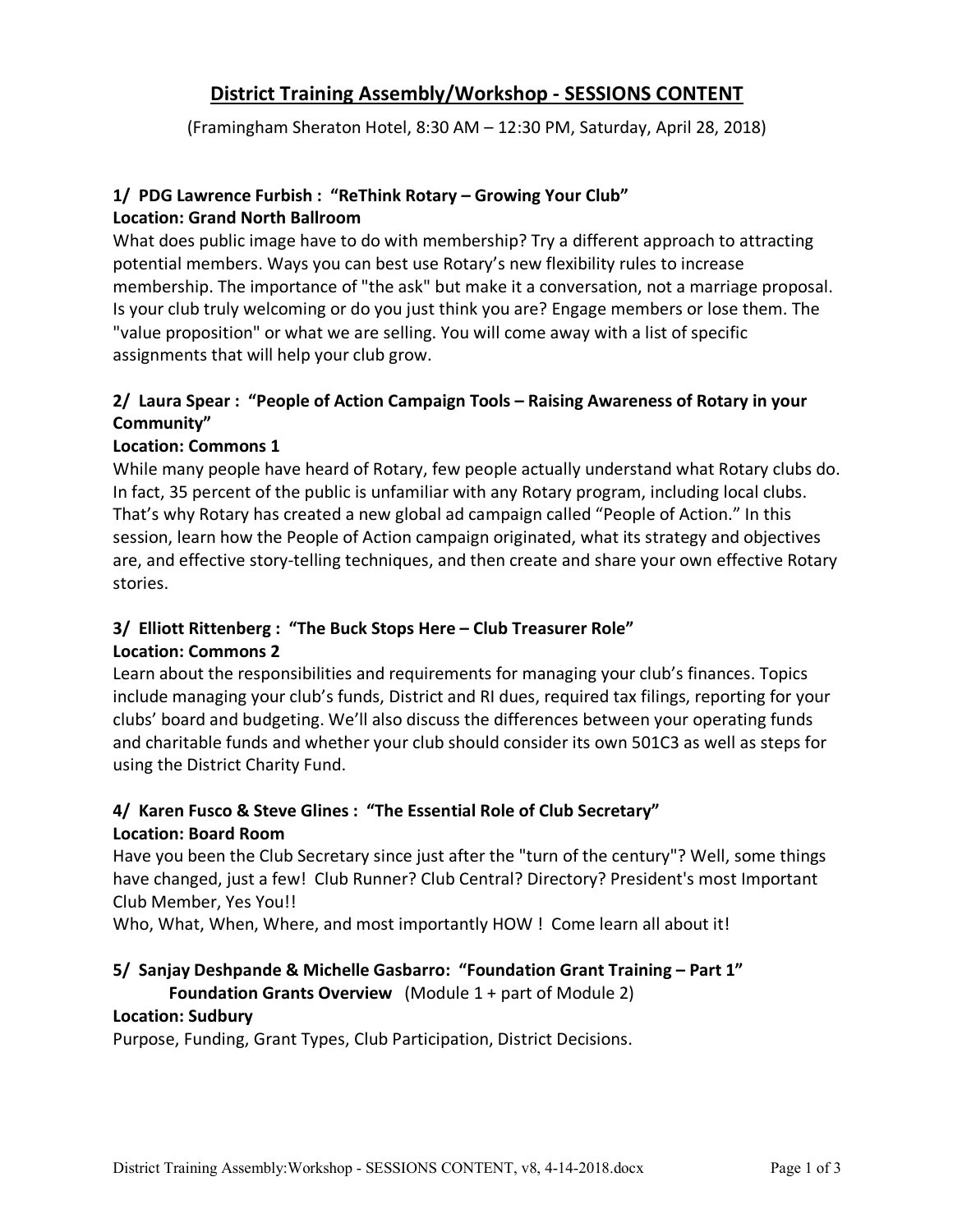# **6/ Lilia Weisfeldt : "Your Community Needs YOU – Where do you get service project ideas?" Location: Grand North Ballroom**

Wish you knew how to have a fun and successful service project that did good in the community *and* brought your club positive publicity and prospective members? This workshop will give you a step by step plan to host the perfect community service project to make an impact in your community and for your club.

# **7/ Tony Gasbarro: "Youth Protection Officer Training"**

#### **Location: Commons 1**

District 7910 strives to create and maintain a safe environment for all youth who participate in Rotary activities. To the best of their ability, Rotarians, Rotarians' spouses and partners, and other volunteers must safeguard the children and young people they come into contact with and protect them from physical, sexual and emotional abuse.

All Rotary club members are encouraged to attend, especially leadership teams, Directors, and any volunteers who may be involved with Rotary club programs that involve youth under 18 years of age.

# **8/ Ron Bott: "Youth Programs, Fellowships, Friendship Exchanges and Rotary Action Groups" Location: Commons 2**

Did you know that there are 76 different Rotary Fellowships consisting of members who share a common interest in recreational activities, sports, hobbies, or professions? Did you know that there are 26 different Rotarian **Action Groups** that help **Rotary clubs** and districts plan and carry out community development and humanitarian service projects in their particular area of expertise? Learn how these Rotary programs and activities can attract and engage more members.

# **9/ Dick Andersen & Steve Glines: "Presidents-Elect Goal Setting – Entering your goals into Club Central"**

# **Location: Board Room**

Are you having trouble getting your goals into ClubCentral? We are available to help. Bring your laptop and your goals and we will work with you 1X1 to get them entered. To make this work, please make sure your club secretary has you listed as club President for 2018 - 2019 on the Rotary 7910 District Site and/or Rotary International's site!

# **10/ Michelle Gasbarro: "Foundation Grant Training – Part 2"**

**District Grants 2018-2019** (Remainder of Module 2)

# **Location: Sudbury**

Requirements, Process, Timeline, Grant Amount, Prior Examples, ClubRunner Grant Module, Implementation, Report and Close-out.

# **11/ DG Karin, DGE Steve, DGN Pam: "Ask the Governor – all your questions answered!" Location: Grand North Ballroom** *(Especially for New Members)*

Put the DG on the spot and ask those questions you have always wanted to ask. Rotary is so much bigger than most of us ever see, so here is where new and longtime members can reach out beyond your immediate Rotary experience and glimpse a little more of the Rotary universe.